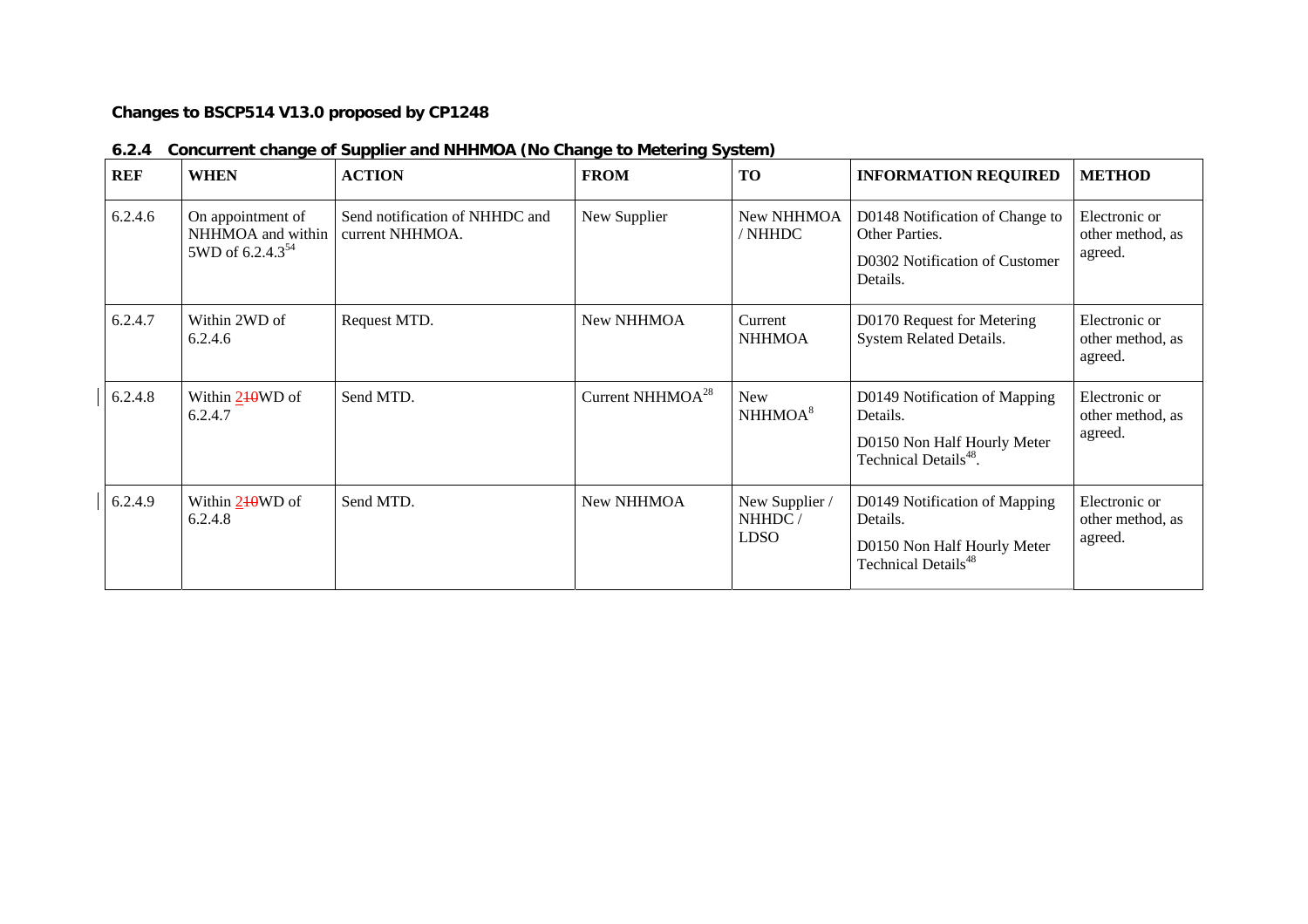| REF     | <b>WHEN</b>                          | <b>ACTION</b> | <b>FROM</b>   | <b>TO</b>                               | <b>INFORMATION REQUIRED</b>                                                                                  | <b>METHOD</b>                                |
|---------|--------------------------------------|---------------|---------------|-----------------------------------------|--------------------------------------------------------------------------------------------------------------|----------------------------------------------|
| 6.2.5.7 | Within $\frac{102}{W}$ of<br>6.2.5.6 | Send MTD.     | <b>NHHMOA</b> | New Supplier /<br>NHHDC/<br><b>LDSO</b> | D0149 Notification of Mapping<br>Details.<br>D0150 Non Half Hourly Meter<br>Technical Details. <sup>48</sup> | Electronic or<br>other method, as<br>agreed. |

**6.2.5 Change of Supplier (No Change to Metering System or Change of NHHMOA)** 

**7.1 Change of Measurement Class from NHH to HH Metering System 66 67**

| REF    | <b>WHEN</b>                           | <b>ACTION</b> | <b>FROM</b>    | <b>TO</b>    | <b>INFORMATION REQUIRED</b>                                                                           | <b>METHOD</b>                                |
|--------|---------------------------------------|---------------|----------------|--------------|-------------------------------------------------------------------------------------------------------|----------------------------------------------|
| 7.1.11 | Within $\frac{10}{2}$ WD of<br>7.1.10 | Send MTD.     | NHHMOA $^{28}$ | <b>HHMOA</b> | D0149 Notification of Mapping<br>Details.<br>D0150 Non-Half Hourly Meter<br><b>Technical Details.</b> | Electronic or<br>other method, as<br>agreed. |

7.2Coincident Change of Measurement Class from NHH to HH Metering System and Change of Supplier<sup>72</sup>